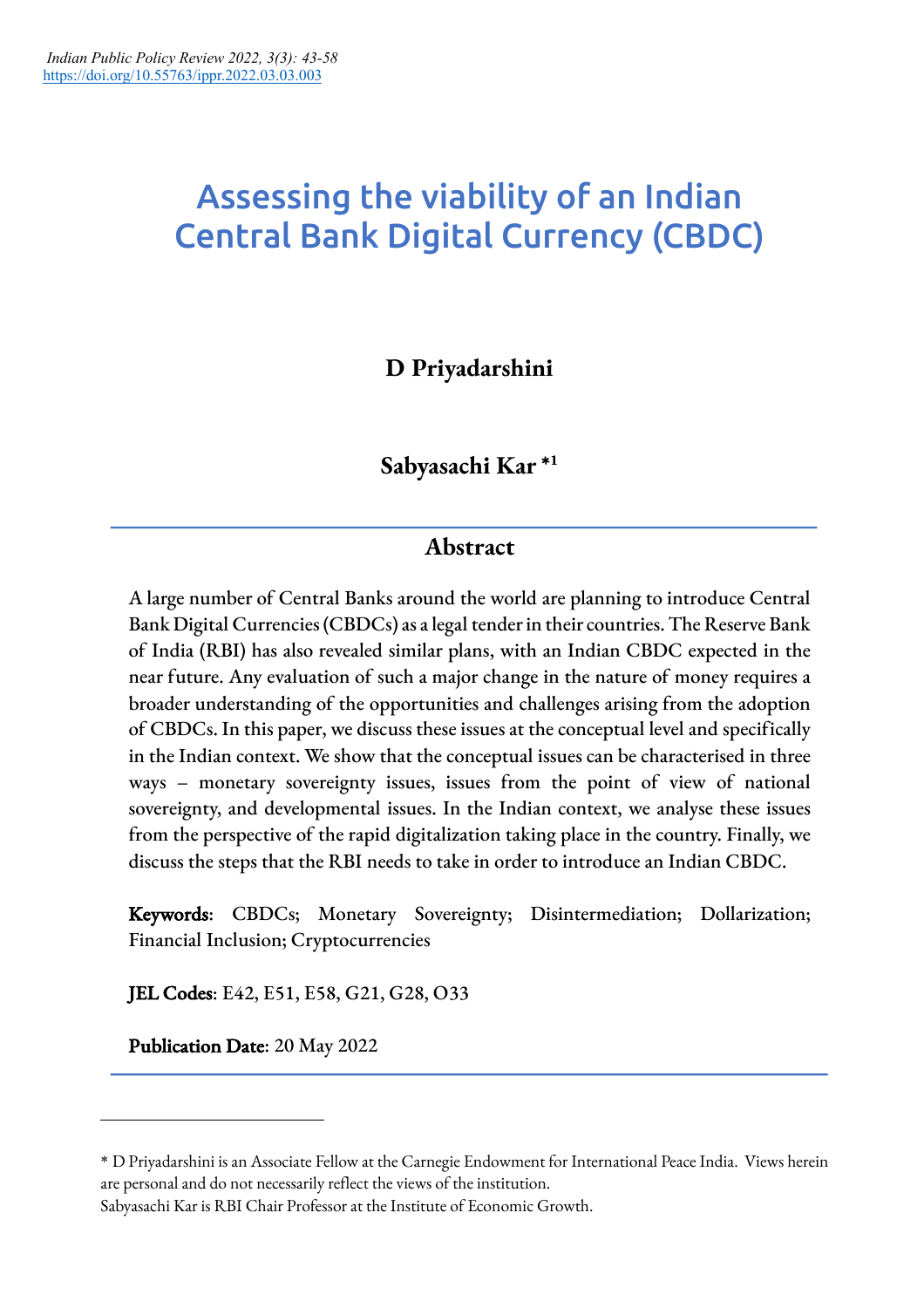# **1 Introduction**

nterest around Central Bank Digital Currencies, or CBDCs, is now a global phenomenon. They have become an important part of the discussion on digitalisation of economies, including the rapid changes in the payments landscape, as well as in the nature of money itself. (Barontini  $\&$ Interest around Central Bank Digital Currencies, or CBDCs, is now a global phenomenon. They<br>have become an important part of the discussion on digitalisation of economies, including the<br>rapid changes in the payments landsc (fiat) money - from cowries and shells, to coins and paper money, and now, to digital representations of fiat currencies. (Annual Economic Report, BIS, 2020)

Many central banks across the world are examining the feasibility of introducing CBDCs. Some have reached significant milestones. Sweden and China, representing a major advanced and a major emerging market and developing economy<sup>2</sup> (EMDE) respectively, began undertaking pilots of digital versions of their respective sovereign currency. In October 2020, The Bahamas became the first country in the world to issue a central bank digital currency – the 'Sand Dollar' - for retail use. More recently, in April this year, the Eastern Caribbean Currency Union became the first currency union central bank to issue DCash – a blockchain based digital version of the Eastern Caribbean Dollar. (Marsh, 2021)

In India, an Inter-Ministerial Committee (which included India's central bank among its members) briefly examined the implications of CBDCs in general in its report. (Inter-ministerial Committee Report, 2019) Although it observed that the advantages of introducing CBDCs in the context of India were unclear, it recommended an open mind towards introducing one in the future. Further, the central bank i.e., the Reserve Bank of India (RBI) is reportedly working on a model for CBDCs (PTI, 2021) and a phased implementation (Sankar, 2021). The RBI is also expected to issue an Indian CBDC, or a "digital rupee", in the financial year 2022-23. (Moneycontrol, 2022) However, there is relatively less information available in public domain about RBI's detailed thinking on this subject.

It is in this context that we examine the prospect of introducing a CBDC in India. We start by discussing how to think about CBDCs, particularly in terms of various definitions and alternative institutional designs (Section 2). Next, we focus on the factors that either justify or caution against the introduction of such an institutional change in our monetary and financial system. These are analysed from three distinct perspectives: of monetary sovereignty (Section 3), of sovereign nations in general (Section 4), and from the point of view of developmental agenda of developing countries (Section 5) respectively. Next, we analyse the pros and cons of adopting CBDCs specifically from an Indian perspective and draw conclusions (Section 6). Finally, we identify some broad steps that the RBI may need to consider in the immediate to short term as it seeks to introduce a digital rupee this financial year (Section 7).

## **2. Definitions and Designs**

What are CBDCs? The Bank for International Settlements (BIS), defines CBDCs by contrasting them with existing forms of central bank money viz. as a 'a digital form of central bank money that is different from balances in traditional reserve or settlement accounts'. (CPMI-MC, 2018) This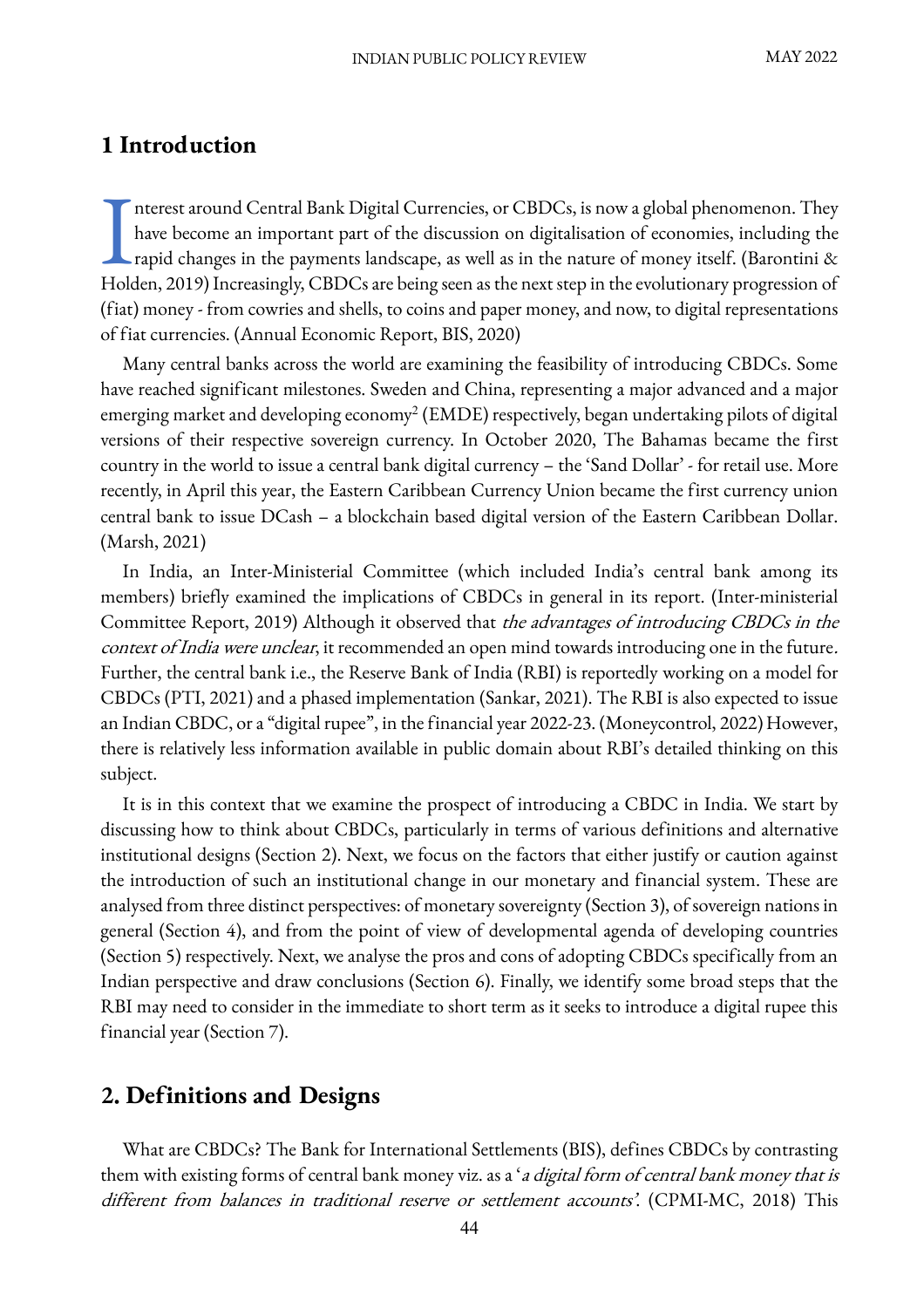definition distinguishes CBDCs from the other two forms of central bank money, namely physical cash (which, as opposed to CBDCs, is not digital in form) and reserve/settlement accounts (which, while digital in form, are accessible only to select financial institutions like banks, whereas CBDCs are intended for wider access or use). There is also another form of money which is indeed digital, namely the money created by the banking system; however, this is not central bank money.

The above broad definition is based on the identity of the issuer (central bank vs. private entities) and form (digital vs. physical). Within this broad definition, the BIS also goes on to identify different types of CBDCs based on two other criteria of accessibility (restricted, like central bank reserves currently, or wide access like cash) and technology (account or token based) viz.,

- A token-based 'general purpose' CBDC that is available primarily for retail transactions, but may also be available for broader use.
- A token-based 'wholesale' CBDC whose availability is restricted and used for wholesale payment and settlement transactions.
- An *account-based 'general purpose' CBDC* that is widely accessible.

Apart from the BIS definition, there are other definitions of CBDCs in use; the criteria these highlight depend, *inter alia*, on the focus of their research and experimentation, or centrality of certain features to the definition of CBDCs. For example, the *Bank of England* defines CBDCs as 'an electronic form of central bank money that could be used by households and businesses to make payments and store value.' (Bank of England, 2020) That is, the focus is on retail access only. (Ibid)<sup>3</sup> The RBI defines CBDCs as "a legal tender and a central bank liability in digital form, denominated in sovereign currency and appearing on central bank balance sheet'. (RBI, 2021) According to them, CBDCs are a form of electronic currency that are exchangeable at par with similarly denominated cash and traditional central bank deposits.

The International Monetary Fund (IMF) offers another definition, or rather design, to help address concerns around potential disintermediation of the banking system due to CBDCs. The synthetic CBDC, or sCBDC, essentially replicates or preserves the current two-tier architecture of monetary and payments system by allowing private sector entities to issue the currency or payment instruments (such as stablecoins) which represent their liabilities, and then back the same with central bank reserves. In a report released last year, however, the BIS along with seven central banks - including the European Central Bank and the Federal Reserve -- have rejected a sCBDC as a true CBDC. Instead, they define CBDCs strictly as a digital payment instrument, denominated in the national unit of account, that is a *direct liability of the central bank*. (Bank of Canada et. al., 2020)

In terms of possibilities, CBDCs could be designed as:

- a *direct CBDC*, where the central bank is entirely in charge, from issuance to maintenance of ledger and compliance with laws.
- a hybrid CBDC, where the CBDC represents a direct claim on the central bank, like cash, and the private sector would continue to focus on offering customer-facing services such as onboarding, KYC, execution of payments etc. The central bank would retain a copy of all retail CBDC holdings and also have both the technical and legal ability to transfer customers from one PSP to another in cases of insolvency or other failures. (Annual Economic Report, BIS, 2020)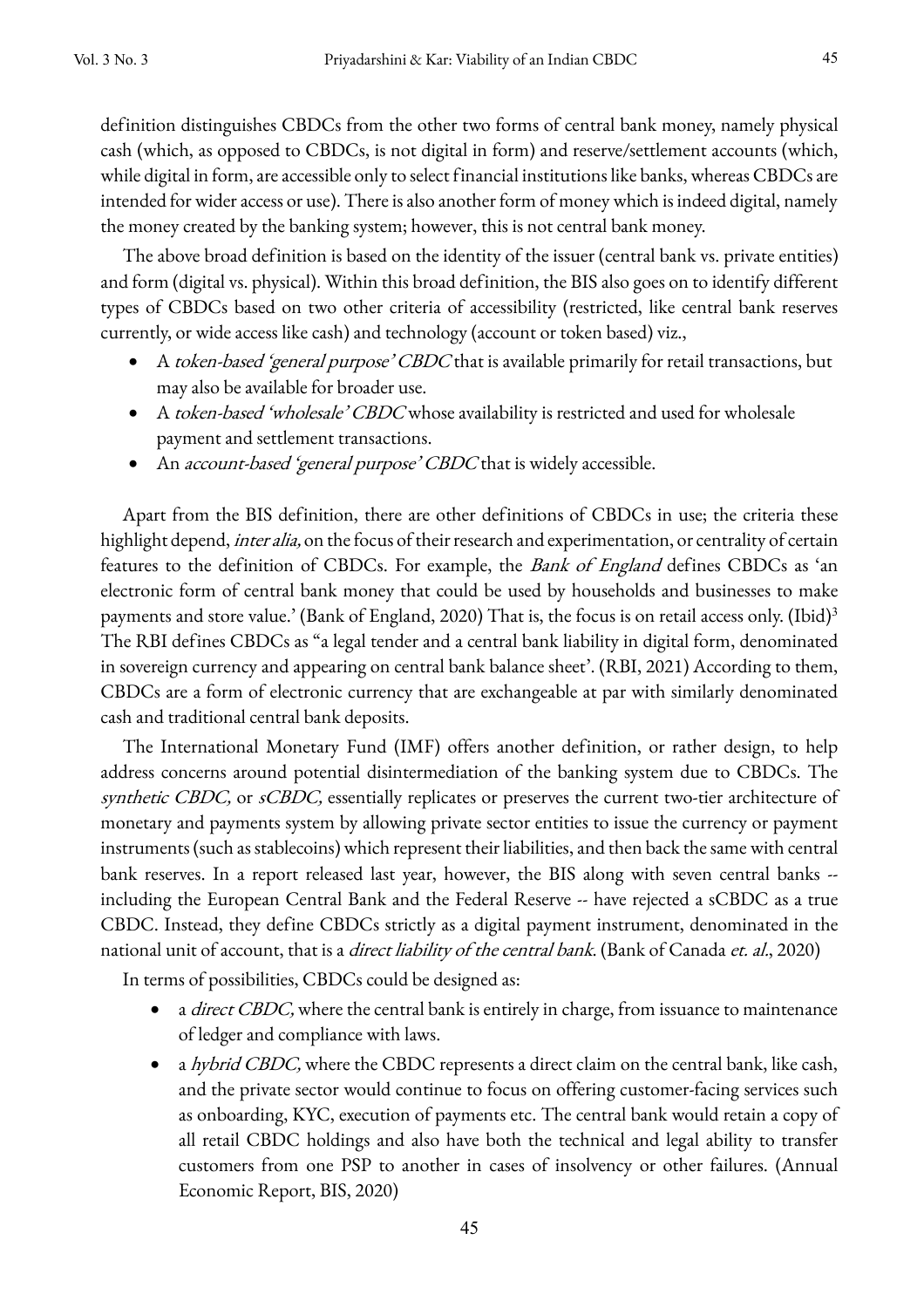an *intermediated CBDC,* which is a nuanced version of the hybrid model where the central bank would not have any access to the retail ledger, which would be fully retained by the private sector.

Further, CBDCs could either mimic cash by carrying no interest, or carry interest like stocks and bonds. Finally, most research at this point appears to be technology agnostic, in terms of whether the underlying technology is proposed to be blockchain-based or not.

Thus, there is no universal definition or design of CBDCs across jurisdictions as yet. Definitions, or descriptions, of CBDCs differ based on certain core features such as issuing authority, access, technology, or design elements, to either leverage potential innovations (such as interest-bearing CBDCs that can help transmit monetary policy transmission directly) or mitigate potential disruptions (such as indirect or synthetic CBDCs which replicate existing two-tier architecture).

It is clear from the discussions above that the CBDCs are really an institutional design. Moreover, depending on the specifics of the design, they will transform the nature of money, and not surprisingly, will affect the economy in many ways. Obviously, this raises serious concerns among policymakers about the advisability of adopting CBDCs. The next three sections discuss some of the major benefits and challenges associated with adopting CBDCs, that have been discussed in the published academic and policy documents on this issue. For a clearer appreciation of these issues, we look at them from a number of alternative perspectives.

# **3 Monetary Sovereignty Concerns**

In this section, we discuss issues that are important from the point of view of a country's monetary sovereignty. The issues discussed here are those most relevant for the central bank of a country.

#### **3.1 Possible Benefits of CBDCs related to Monetary Sovereignty**

#### 3.1.1 CBDCs could improve monetary policy transmission

Unlike bank deposits, cash cannot carry interest. CBDCs however provide the option of ascribing interest rates. Interest-bearing retail CBDCs issued directly to households potentially raises central bank's ability to improve and control monetary policy transmission. Greater visibility of transactions in turn could provide better feedback loops and improve policy decision-making. Interest-bearing CBDCs may also help address the 'zero lower bound' on policy rates (that is, where lowering interest rates does not boost demand and consumption) and enable central banks to charge negative interest rates to spur consumption and growth. Negative interest rates are constrained today due to the presence of cash, as negative rates simply incentivise a shift into cash. However, it is important to note that the same could also transpire if negative interest rates are charged on CBDCs as long as cash is present. Further, even if cash is replaced, the ability to charge negative interest rates is likely to only materialise as long as *CBDCs themselves do not replace cash*, by either not charging or charging more interest. (Mancini-Griffoli et.al., 2018)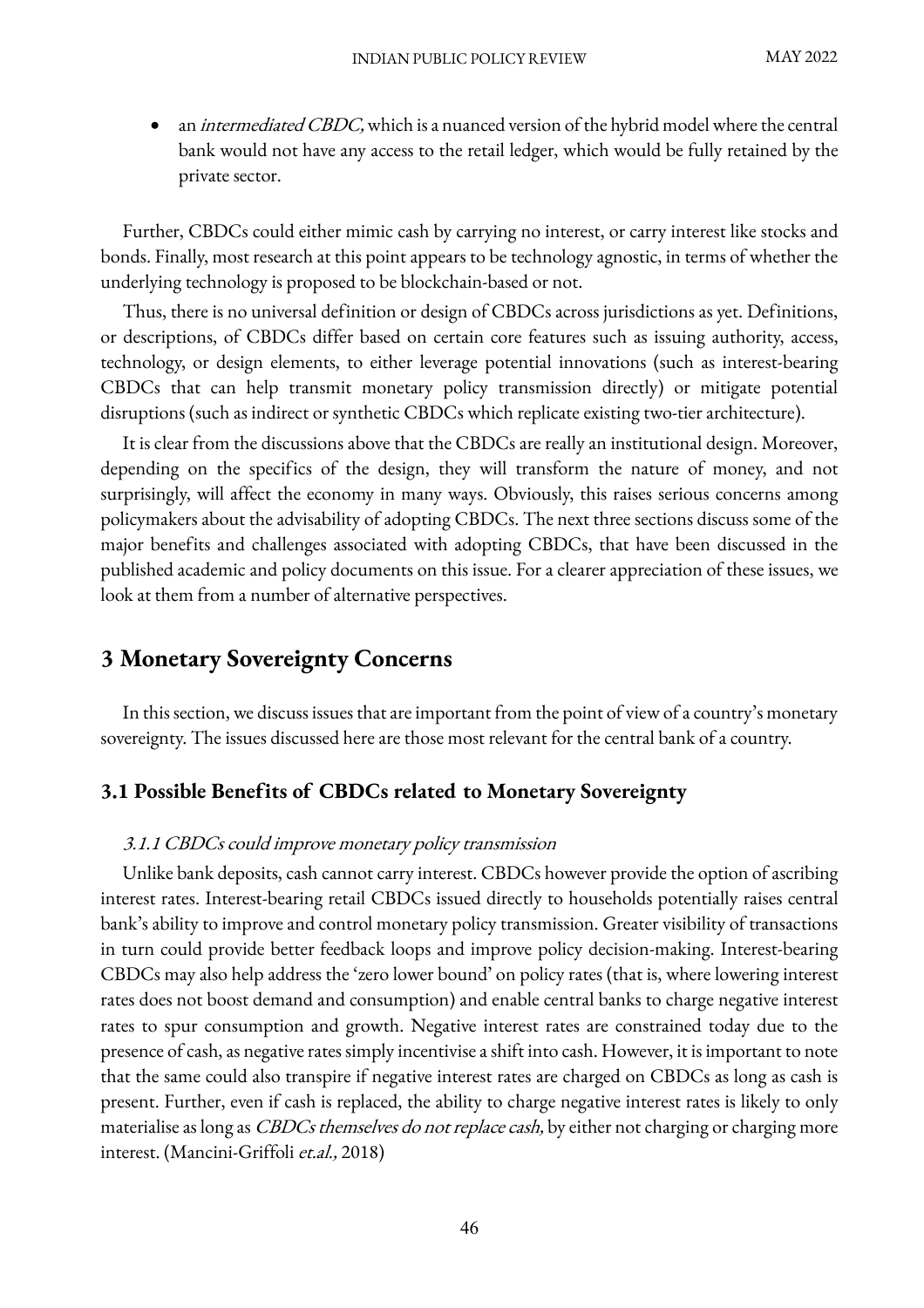Central banks can harness CBDCs to better pursue their public policy objectives such as more efficient and safe payment systems, financial inclusion, and so on. (Annual Economic Report, BIS, 2020) Other benefits are seen in terms of fostering innovation and competition, and improving financial integrity by enhancing visibility and tracking of transactions, and reducing illegal activities such as money laundering. (Payments Canada, 2021) Excessive use of cash in an economy is another problem faced by some central banks. This gives rise to costs associated with the issue, storage and distribution of cash, as well as costs associated with losing economic activities to informalisation, where cash dominates. Introduction of CBDCs can reduce these outcomes significantly.

#### 3.1.3 CBDCs could provide a safe alternative to private digital monies

Private alternatives to traditional forms of money, such as cryptocurrencies and stablecoins, have become much more pervasive than before. One of the key reasons for intensifying research into CBDCs has been the proposed launch of Diem by Facebook. (Niepelt, 2019) The advantages offered by stablecoins like Diem (formerly Libra) comes from the efficiencies in costs, speed, and reach (driven by network effects offered by their large presence in social media). However, without the backing of any sovereign agency, these currencies remain vulnerable to risks. Central banks could retain monetary sovereignty against the rise of such private digital currencies by introducing risk-free CBDCs backed by them as legal tender.

#### 3.1.4 CBDCs could mitigate the risks of alternative payment methods

In some countries like China and Sweden, use of alternative payment services offered by private entities (for e.g., mobile payment systems such as Swish, Alipay, and WeChat) have become dominant among the public, with the payment services market concentrated among a few players. China, for example, has seen near-universal adoption of digital payments with nearly 94% of mobile transactions supported by Tencent or Alibaba. Both entities have also combined several other financial services with their social media apps. (Payments Canada, 2021. See also Niepelt, 2020.)

While there are benefits in terms of such players leveraging economies of scale and passing on the cost efficiencies to the consumer, they also pose risks – of monopolies, high entry barriers, potential misuse of data, and safety and security of technology. Depending on their size, these entities may also pose financial stability risks by becoming 'too big to fail'. Another concern is that private payment service providers may not offer interoperable services, leading to fragmentation of markets and increased costs and complexities, ultimately impacting the consumer.

The diminishing use of cash and the rise in private payment systems raises concerns around safety and resilience of payments systems. CBDCs could address these concerns by ensuring continued retail access to central bank money, particularly when access to such private payments systems may suffer, for instance, due to technical failures or bankruptcy of the payment systems provider. China, for instance, has cited 'redundancy' in the event of unavailability or failure of private payments systems as one of the motivations for its digital fiat currency, the eCNY.

Diminishing use of cash also raises concerns around consumer protection viz., payments systems are naturally given to monopolies due to strong network effects, raising concerns around continued

47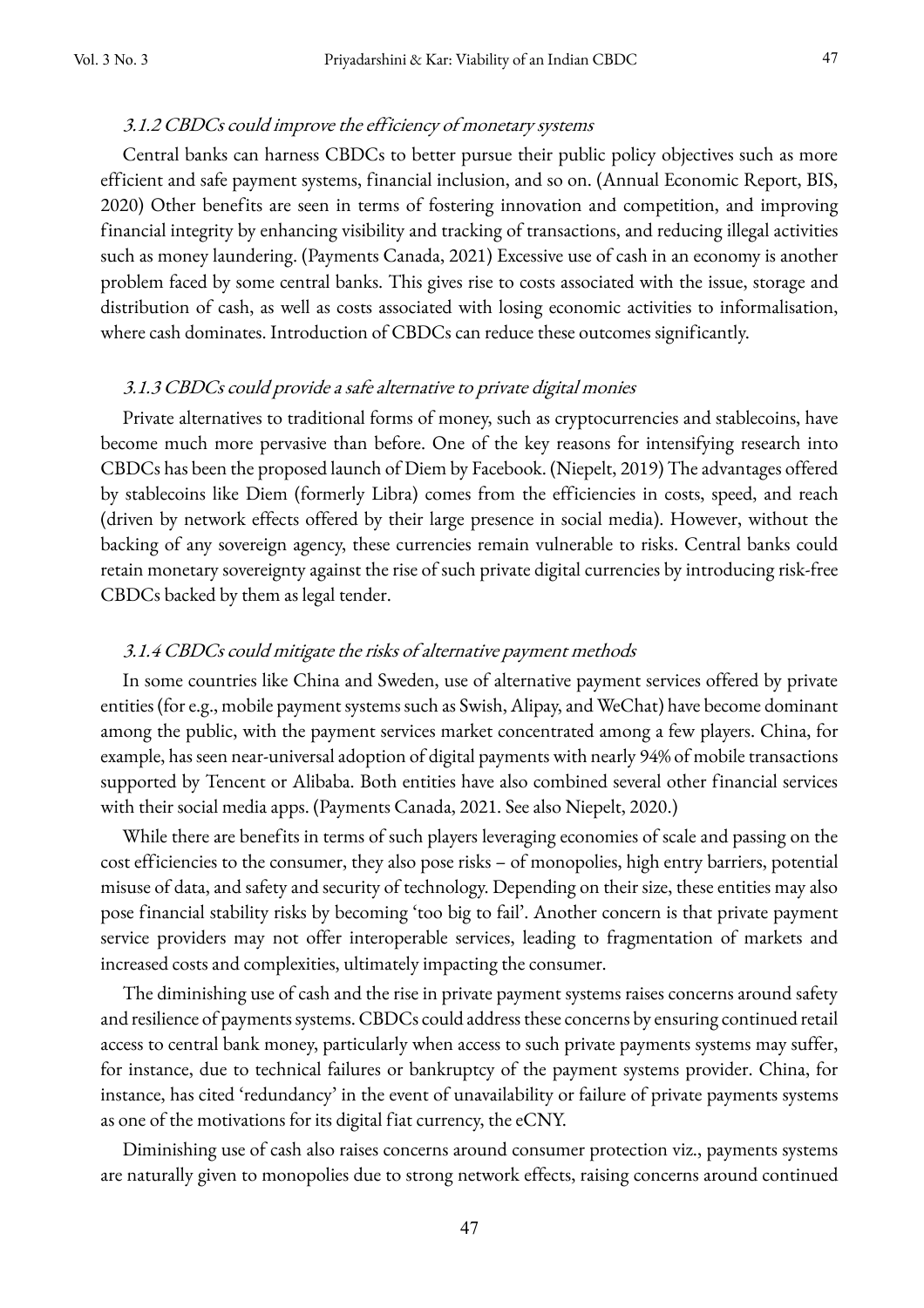quality of service or possible misuse of data. In such a scenario, CBDCs could replace cash as a competitor to these private payments systems.

#### **3.2 Challenges in adopting CBDCs related to Monetary Sovereignty**

#### 3.2.1 CBDCs will need central banks to redefine their role

The advantages of introducing CBDCs are clear from the discussions above, but there are challenges as well. Direct access to central bank liabilities for households and businesses may lead to an enlarged role of central banks. In the case of a 'Direct CBDC' model, this would entail a significant change in the role of central banks – they would need to take over the functions hitherto performed by private commercial banks in the entire chain of payment services, including customer support and services, as also tracking illegal activities such as money laundering and data management. Central banks would need to rapidly build newer capabilities in order to do so. (Some of these responsibilities can be shifted to commercial banks etc., with a 'Hybrid/Intermediated/Synthetic CBDC' model.)

# **4. Concerns of a Sovereign Nation**

This section discusses issues that are of greater importance from the perspective of a sovereign nation. These issues are of as much importance to governments as it is to central banks, as the introduction of CBDCs would interact with other policies implemented by the former.

#### **4.1. Possible Benefits of CBDCs for a Sovereign Nation**

#### 4.1.1 Efficiency of cross-border payments

Relative to domestic payments, cross-border payments suffer from several market failures viz., of lack of speed, higher costs, and opacity. (Annual Economic Report, BIS, 2020) CBDCs could potentially lower transaction costs for these payments. Digital currencies inherently have the potential to be borderless. According to the BIS, more than fifty countries around the world have started looking into the possibility of introducing their own CBDCs. This gives rise to the possibility of multi-country CBDC networks. Given the considerable costs - in terms of both time and money – that the current international payments system based on SWIFT introduces, it is a matter of time before payments for international trade, investment and even remittances will look to shift to such multi-country CBDC networks.

#### 4.1.2 National CBDC to prevent Digital Dollarization by other country CBDCs

A safe, convenient and scalable digital currency issued by some other country has the potential to result in 'dollarization', particularly if the home country institutions are relatively weaker. (Niepelt, 2020) Interest-bearing CBDCs i.e., hybrid instruments which function both as cash (safe and liquid means of payment) and as financial assets like bonds and securities (in terms of being remunerative) could also have significant international spill-over effects if permitted for use across borders, for example, by foreigners in the home country. This could not only restrict the ability of countries to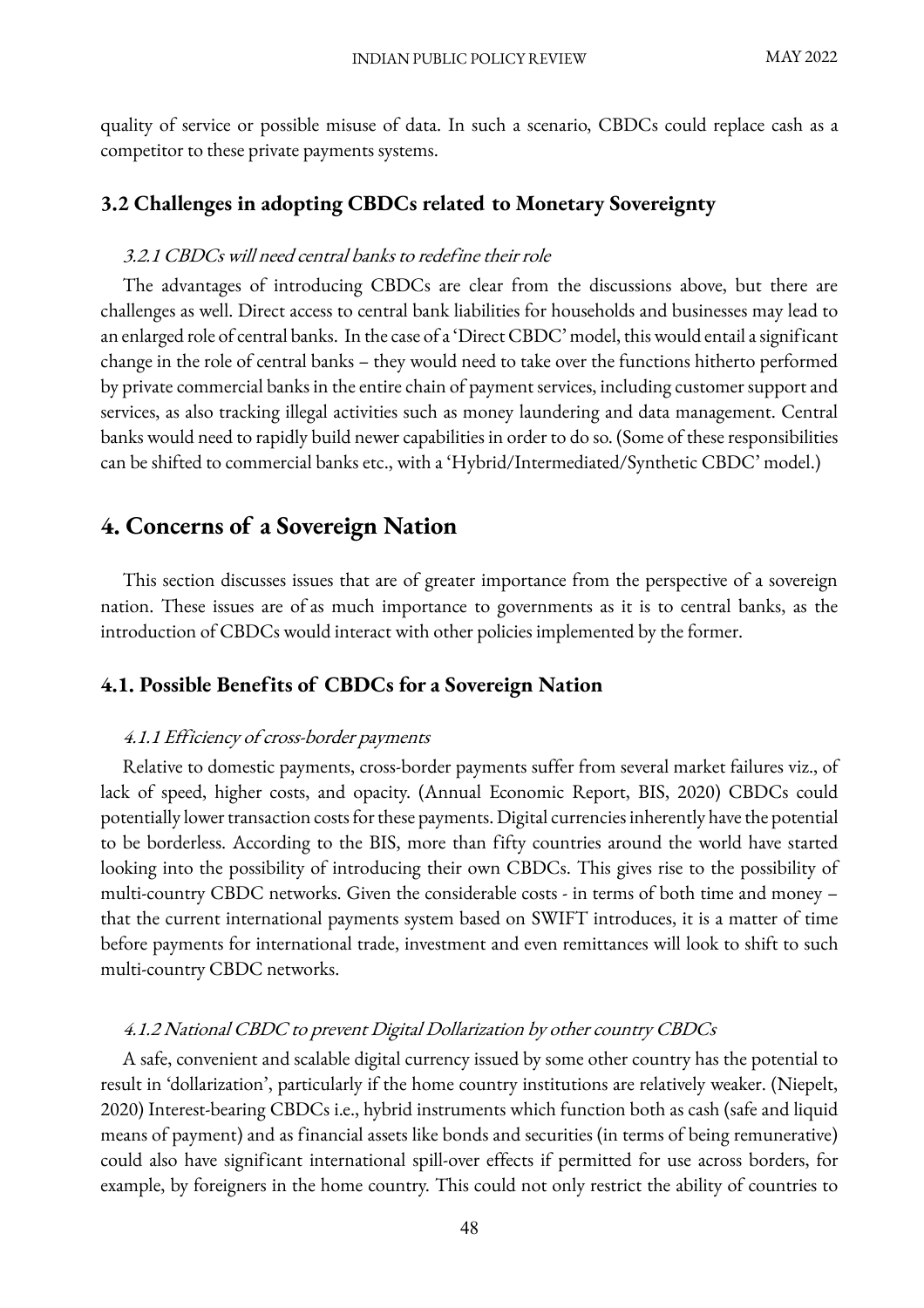independently set their domestic monetary policy, but given the data embedded in CBDCs, could also be a data security risk. For any country in such circumstances, having a national CBDC as an alternative to these other currencies is a necessary strategy.

#### **4.2 Challenges for a Sovereign Nation in adopting CBDCs**

#### 4.2.1 Disintermediation of the Banking Sector

CBDCs provide a direct channel for central banks to transmit interest rates to households and businesses. To that extent, CBDCs may in fact boost monetary policy transmission. However, if households and businesses find CBDCs more attractive than deposits (for instance, if the CBDCs bear interest and the interest rates are higher), this would result in disintermediation of the banking sector, with the attendant consequence on the availability and cost of funds, which banks depend on to provide credit in the economy. The banking sector may also become relatively less important as a transmission channel.

For the banks, a shift in deposits to CBDCs would require them to debit their own reserves (to credit the CBDC accounts), leading to implications on the quantum of reserves they may have at their disposal to meet their liabilities or regulatory requirements. Banks may need to borrow from the central banks, which could in turn raise questions around the sufficiency of reserves, lending rates offered by the central bank, and its impact on policy rates and availability of good quality collaterals with the banks. It has been suggested that central banks could pass-through the funds gained through CBDC deposits to banks, thereby potentially offsetting any negative impacts including disintermediation. However, this depends on whether central banks choose to do so or invest the funds elsewhere. (Niepelt, 2020)

#### 4.2.2 Accessibility and privacy

From the perspective of individual users and businesses, the principal features of CBDCs that are likely to be relevant are accessibility and privacy. Features such as complexity or sophistication of the technical design at the users' end (relative to cash and alternative payment methods) and levels of technological literacy and ease of use could create a 'digital divide'among populations. Design features of CBDCs would need to take into account various demographics including minors and the elderly, for instance.

Depending on design, alternative payment instruments such as commercial bank deposits and narrow finance may prove to be more competitive from users' perspective, especially in advanced countries, reducing role of CBDCs primarily as a substitution for cash and low value transactions. It may however prove to be more attractive in countries where such alternatives are underdeveloped. (Annual Economic Report, BIS, 2020)

Although falling short of full anonymity offered by cash, CBDCs can be designed to offer anonymity, or pseudonymity, in varying degrees, relative to alternative payment methods. In this context, privacy concerns could arise, especially in some jurisdictions. A recent survey conducted over three months on a 'digital euro' has found that a majority of respondents (albeit with significant differences among countries in the euro area) preferred an offline privacy-oriented solution over an online solution with implications for anonymity and privacy. (Ledger Insights, 2021)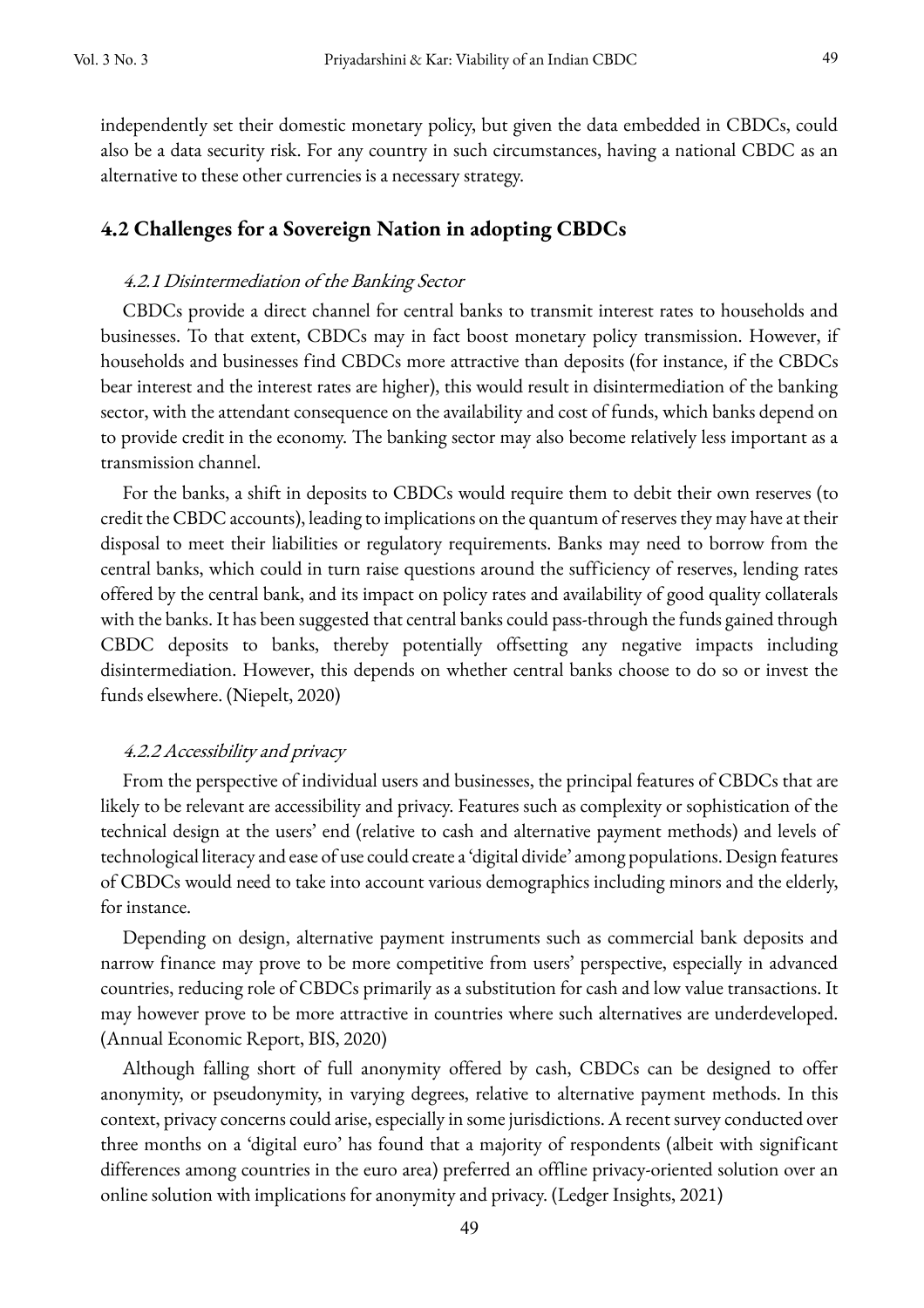#### 4.2.3 Balancing Financial Integrity and Privacy

If CBDCs are designed to mimic cash, which is fully anonymous, they are likely to replicate concerns around financial integrity by lending themselves to illegal uses such as money laundering, tax evasion or financing illegal activities. They could however be designed so as to require verification of identities/ownership and recording of transactions. This would however raise questions around privacy of users and use of data. Balancing both these considerations is likely to be one of the key design choices for policy makers. Policy responses could include maintaining privacy of data and transactions, even from the central bank, except when required for law enforcement. Nonetheless, questions could arise around liability for failure to comply, or breach of data or privacy.

#### 4.2.4 Legal and regulatory considerations

Having robust legal underpinnings will be essential to the credibility and acceptance of CBDCs, as will Central Bank reputations. Legal frameworks would need to address fundamental aspects, such as central bank authority to issue CBDCs, legal tender status, and the ability to combat money laundering and financing of illicit activities while balancing the same with privacy and data protection.

A recent IMF paper found that only 40 out of the 174 central banks surveyed were legally permitted to issue digital currencies. (Margulis & Rossi, 2021) Legal implications would also depend on design (Ibid), for example, token-based CBDCs may require a far more fundamental overhaul as opposed to account-based CBDCs. This is because digital tokens are a relatively new area, whereas account-based central bank money is already in use at the wholesale level. In addition to central bank and monetary policy laws, CBDCs could also give rise to legal issues in other areas such as tax, property, contracts, insolvency, and payments-related laws. In addition to laws, policy makers and regulators would also need to engage on establishing an appropriate regulatory environment, such as common standards to be followed by private sector in developing robust CBDC-based applications (where the institutional design involves private sector participation).

# **5. Developing Country Concerns**

While the section above discusses concerns relevant to sovereign nations in general, this section discusses issues that are of particular interest to developing countries. As with the last section, these issues are again of great importance to governments as they will have an impact on the overall developmental strategy.

#### **5.1 Possible Benefits of CBDCs to a Developing Country**

#### 5.1.1 Possibility of better financial inclusion

This is one of the top motivations among developing countries for researching CBDCs. (Boar & Wehrli, 2021) CBDCs could support financial inclusion by broadening access to money among the under- and un-banked segments of society. The barriers to financial inclusion, such as remoteness of territory, could however have a bearing on CBDCs' ability to do so, and would need to be evaluated.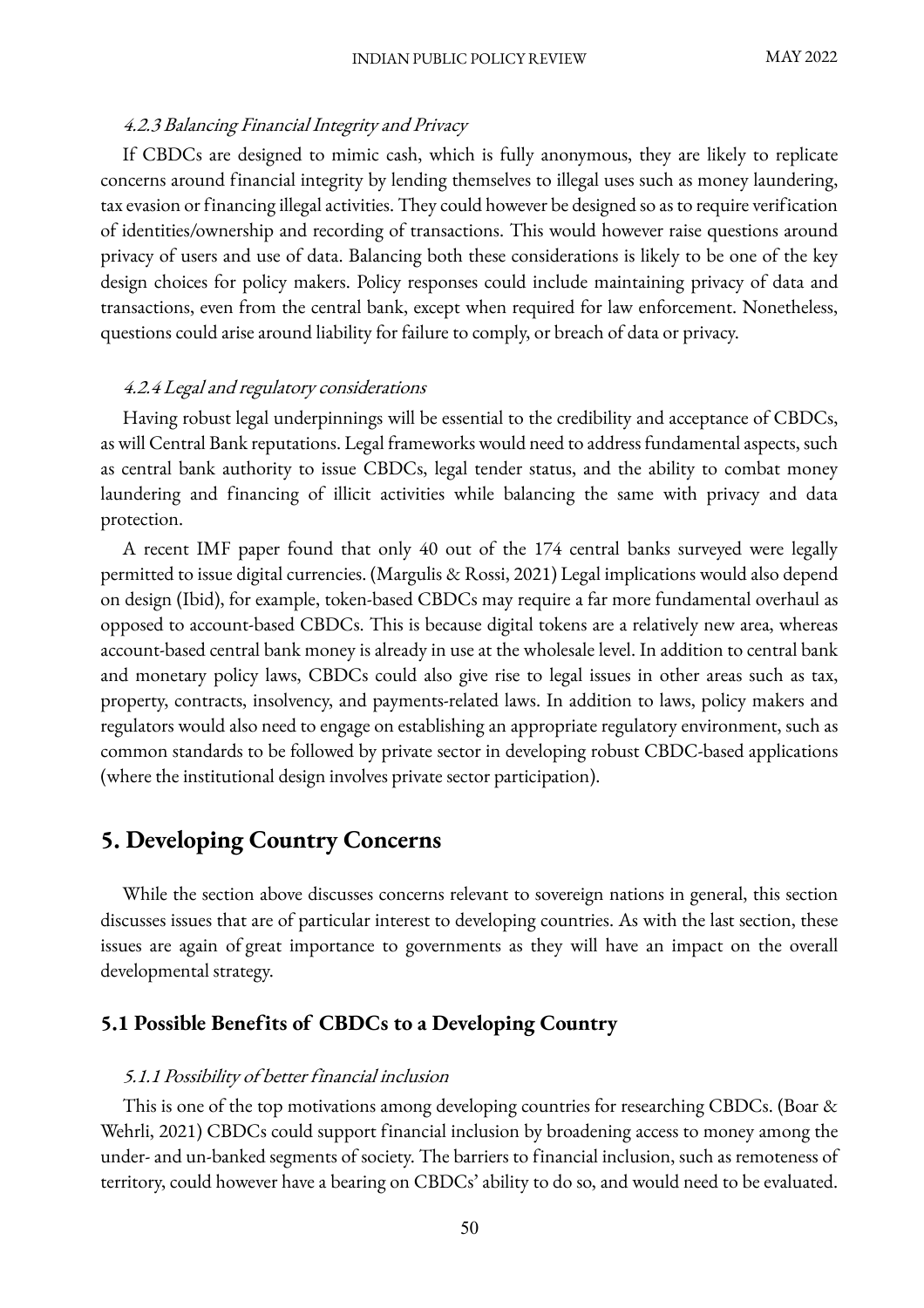For instance, CBDCs are unlikely to work where technology access is low. Moreover, there may be better alternatives such as subsidisation of bank branches or promoting alternative payment solutions.

#### 5.1.2 Possibility of a Digital Safety Net

CBDCs may enable direct, timely, and targeted transfers of aid or stimulus packages to the public or firms in times of crisis, such as the ongoing COVID-19 pandemic. Further, with the potential for programmability, they could also create a feedback loop on the use of such funds for better policy decisions. (Bossone & Natarajan, 2020) However, such transfers would depend on robust national digital identity schemes being in place, particularly if the objective is financial aid (as opposed to raising aggregate demand). There may also be concerns around whether such transfers would blur the distinction between monetary and fiscal policies, and diminish the former (Annual Economic Report, BIS, 2020) (as central banks would need to act as the agents of the government in order to accomplish this). Alternatives may also exist, for example, in the form of fast payments.<sup>4</sup>

#### **5.2 Challenges to Developing Countries in adopting CBDCs**

#### 5.2.1 Need for adequate digital infrastructure

One of the necessary preconditions for issuance of CBDCs would be a supportive environment in terms of efficient internet connectivity and speed; safe, secure and affordable electronic devices; and technological literacy and ease of use. (Singh & Kant, 2019) This could be a challenge for developing countries where such infrastructure is relatively underdeveloped, but also an opportunity, depending on factors such as access to capital and private sector participation to develop such capabilities.

### **6. CBDCs from an Indian Perspective**

It is clear from the previous discussions that the introduction of a CBDC is an institutional change that will completely redesign the monetary and financial sector in a major way, and has implications for almost all parts of the economy. In this context, it is important to understand that such major institutional changes are gradual and continuous processes, rather than a one-time alteration in policies. Moreover, all successful cases of institutional changes have been based on experimentation using 'transitional institutions' as well as path-dependence. (Rodrik, 2005)

In the Indian context, gradualism and the use of transitional institutions and path dependence implies that rather than considering an abrupt institutional change from the current system to a CBDC-based system, we need to understand what are the current institutional arrangements – particularly in terms of digital payments systems - and whether there are strong arguments to move ahead to CBDCs, given the strengths and weaknesses of the current system.

Traditionally, the Indian monetary and financial systems were mainly bank-based, with money taking the form of cash and bank deposits. Digital transactions were based on money created by banks. This payments infrastructure changed significantly in the last decade or so, with India becoming a pioneer in developing digital payments systems. It was triggered by the setting up of the National Payments Corporation of India (NPCI), a not-for-profit company, promoted by a large number of private and public sector banks, in 2007. The NPCI understood the diverse needs of the economy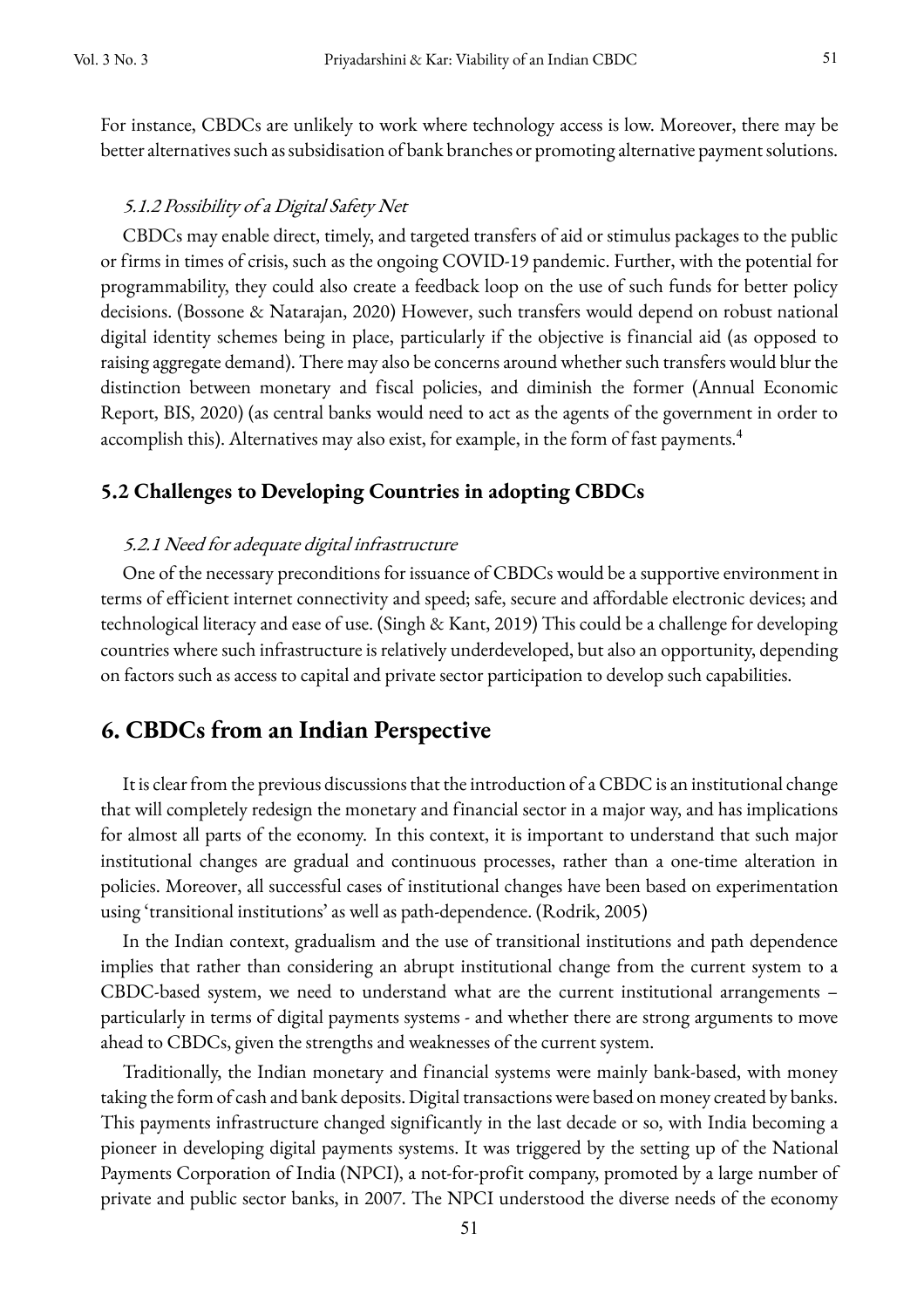and came up with a number of products that help in making retail payment for different types of transactions.

The game-changer in this space has been the Universal Payment Interface (UPI), which acts as a real-time payments system that can enable the instantaneous transfer of funds between two banks, using a mobile device. Using this platform, apps like Google Pay, Paytm, and PhonePe have popularized digital payments tremendously. This rapid success in the digital payments space has also encouraged the RBI to move towards a more market-based 'for-profit' addition to the NCPI. Termed the New Umbrella Entity (NUE), this is expected to be a consortium of private companies that will bring more innovation in the payments space.

It is clear that even without the CBDCs, the Indian Central Bank has been actively encouraging the development of the digital payments space. One important feature of this initiative is that it is distinctly pro-market, hoping to grow through the dynamism of the private sector. This vision of the payments space poses a dilemma about the introduction of CBDCs, as -- in countries like China -- CBDCs are expected to provide the State with a mechanism to control the large private sector payments companies. To put it succinctly, the question for India is, if the private players in the payments space and the banking sector can work together to provide an efficient payments system, then why do we need a CBDC here?

Interestingly, two important justifications for an Indian CBDC come from outside our domestic context. First, in most of the major economies in the world, the development of national CBDCs and their interoperability is being seen as a major driver of international trade and payments in the near future. The current system of cross-border payments, based on the SWIFT platform, is increasingly being thought of as costly and time consuming, and even the Bank for International Settlements(BIS) is taking an active interest in pursuing countries to consider the international aspect when they design their CBDCs. While the private sector-based payments system may work well enough within India, it is only a sovereign-backed digital currency that will be trusted in a global system, at least for some time to come.

The other external factor relevant for India is the strong push that is being given by China to establish the digital Yuan, not only as a domestic currency, but also to be used for cross-border payments to their trade and investment partner countries. Once the digital Yuan gains acceptability as a global currency, it is only a matter of time before these will start flowing into the Indian economy. This leads not only to the possibility of a dollarization-type problem in the conventional sense, but also involves grave implications of data vulnerability. Given India's contentious relationship with China, it is in India's interest to limit this possibility.

The best way to deal with this is to establish global protocols on the development of cross-border use of CBDCs. In order to have a say in the development of these international standards as well as collaborations to evolve cross border use cases for CBDCs, it will be very useful for India to have a credible and working CBDC.

An Indian CBDC can also help domestic digitalization. While the current UPI-based digitalization drive has been highly successful, it does not preclude the possibility of a digital divide. The current efforts at financial inclusion have entailed very limited participation by private sector banks, with the bulk of the burden being placed on public sector banks, at considerable loss to the latter. Since the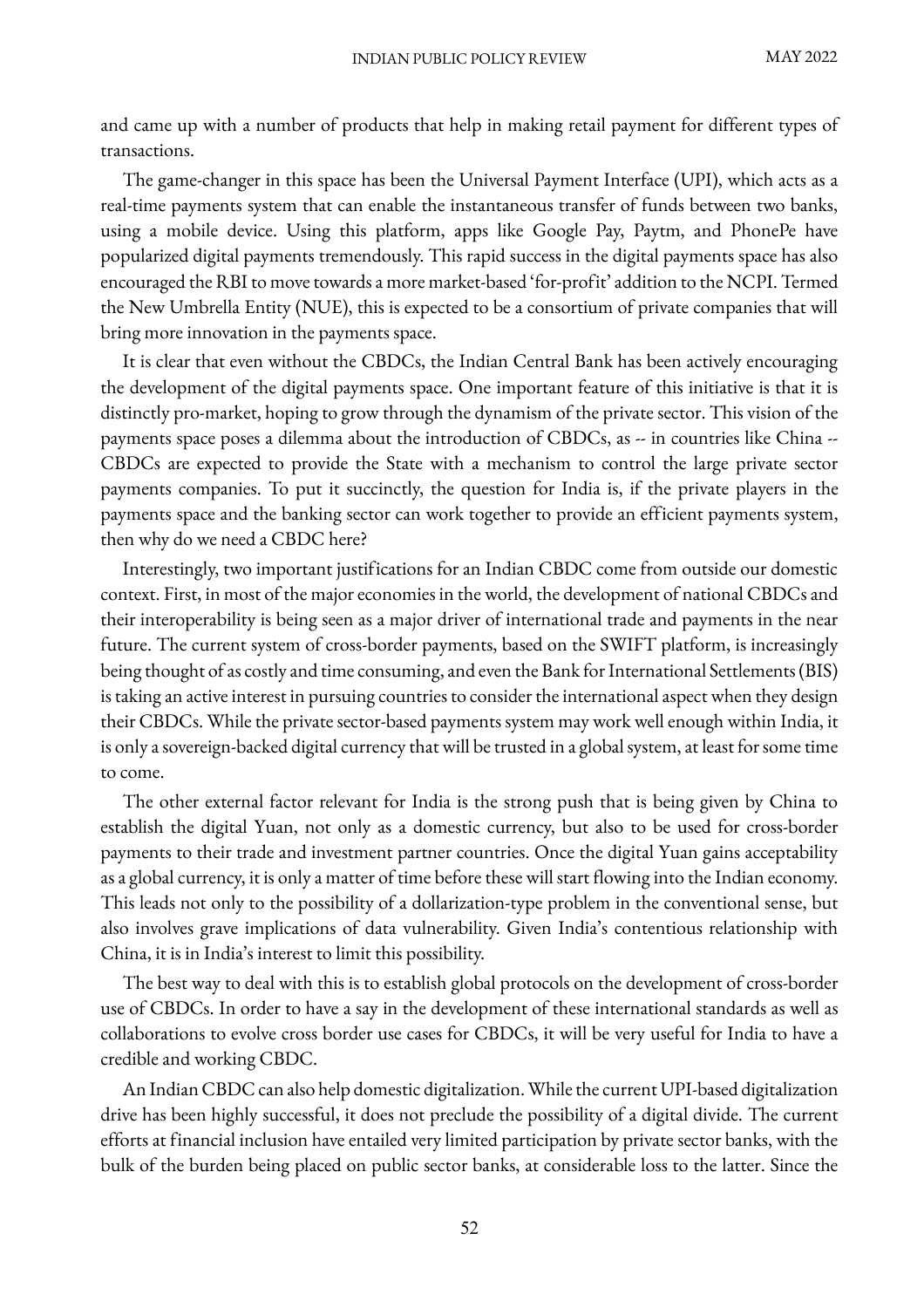Here, CBDCs may provide an alternative to the NUE, by working outside the banking sector, e.g. through the postal system. RBI could directly regulate and pay for the logistics of these accounts, so the banks will not bear the losses on account of these activities. This will also enable our public sector banks to become more profitable. Of course, in order to avoid significant disintermediation of the banking sector, the volume of such activities need to be restricted by design.

While the arguments for an Indian CBDC are compelling, the challenges are not trivial either. As discussed earlier, if CBDCs are considered as better financial assets than bank deposits by savers, then the introduction of CBDCs has the possibility of disintermediation of the banking system (Kar & Priyadarshini, 2022) and the possibility of bank runs. There are, of course, certain design solutions that minimize such risk as long as there is a well-working banking system. In the Indian context, these design choices also need to keep in mind the major structural weaknesses in the Indian banking system, that manifests itself in terms of large volumes of non-performing assets (NPAs) and possibilities of insolvency. While liquidity and solvency are two distinct problems, it is well-known that they reinforce each other. A weak banking sector in India will imply that far more support will be needed by banks in case of systemic disintermediation or the possibility of a bank run due to CBDCs.

Further, while it is intended that a CBDC would provide a safer alternative to private virtual currencies, it is as yet unclear how this will be achieved. Would such private currencies be prohibited? Prohibiting such monies may prove to be difficult to enforce (particularly given their anonymous, decentralised and borderless framework), or even counterproductive. For instance, the IMC India Report, which recommends banning of private cryptocurrencies, also notes that there may be ways to circumvent the prohibitions through use of unauthorised VPNs or leveraging the fragmented regulatory landscape to shift to friendlier jurisdictions. It has also been argued that banning would move the activities underground, making them difficult to monitor, particularly for use in illegal activities. (Nishith Desai Associates, 2018)

Furthermore, while China, the only major economy to prohibit cryptocurrency-related activities like trading and initial coin offerings, has arguably been relatively successful in enforcing them, it is worth noting that such activities have continued to exist, prompting yet another crackdown recently, several years after the initial regulatory actions in 2013 and 2017. (Ma, 2021. See also Wenhao, 2020)

Clearly, any decision to introduce CBDCs in India will have to take into account all of these considerations. In order to remain internationally competitive and to ensure digital and financial security, we may have to adopt and develop CBDCs sooner rather than later. There are, however, genuine concerns over disintermediation and financial instability, and all precautions need to be taken to minimize and control these problems.

# **7. Next Steps**

According to the latest BIS Survey on CBDCs – the fourth in the series – 9 out of 10 central banks around the world are researching CBDCs, with more than half of them involved in concrete experiments. Moreover, the survey reports that as many as 40 CBDCs are expected to be in circulation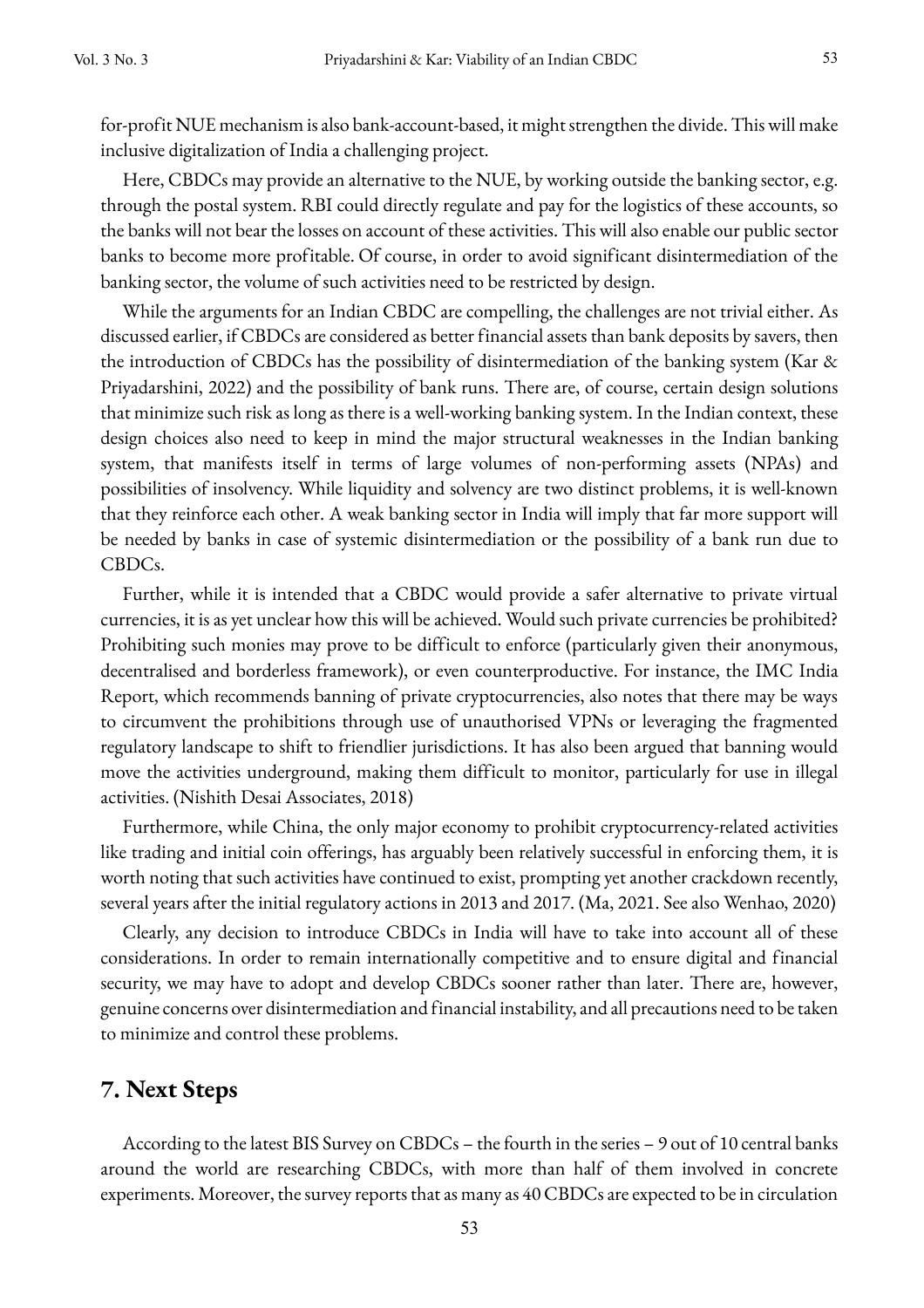in the next 6 years. (Kosse & Mattei, 2022) With the budget announcement earlier this year, India too will join the ranks of those who will soon move from research and experimentation to undertaking pilots.

The RBI is expected to introduce a "digital rupee" by FY 2022-23. It may use blockchain or other technologies. The motivations for issuing, as stated in the Honorable Finance Minister's budget speech, are boosting the digital economy and creating a more efficient and cheaper currency management system. Now that the RBI is on a firm path to introduce a CBDC in the next 12 months, what are the key aspects on which it will need to take a decision?

At the outset, RBI will need to determine the design and architecture of a "digital rupee", and the technology or infrastructure that will be employed. Design considerations will need to be examined along the following principal dimensions:

- Whether the digital rupee will be issued for wholesale or retail purposes, or if it will be a general purpose CBDC that will encompass both aspects.
- Whether the digital rupee system will follow a direct model, wherein the entire chain of activities from issuance to administration and settlement of transactions will be undertaken by the RBI. Or, whether the existing two-tier architecture of monetary and payments system will be preserved, in order to address the challenges (such as enlarged mandates and capabilities of central banks, and disintermediation of the banking system) associated with the direct model.
- Whether the digital rupee will be token- or account-based, as both are likely to have different technological as well as legal considerations.

The budget announcement states that the digital rupee may be based on "blockchain or other technologies". Thus, the question on what technology and infrastructure will be employed to issue digital rupees and how will the settlement of transactions be undertaken, remains open. A public permissionless blockchain technology of the type that underlies cryptocurrencies like Bitcoin will fall short on considerations like security, financial integrity, speed, and scale, as well as environmental footprint – considerations that would become critical for a digital public good like CBDCs, especially, if it were sought to be widely adopted. A permissioned blockchain or distributed ledger technology (DLT) may be preferable instead. Most research and experimentation on CBDCs using DLT or Blockchain technology appear to be concentrated in the wholesale segment of interbank settlements or cross-border transactions (with one of the notable exceptions being the Swedish e-krona being piloted for retail purposes).

Another critical aspect that will need to be considered is whether the RBI has the necessary legal power to issue a digital rupee. Few details are available at this stage on these aspects, although a concrete step has been taken with the passage of the Finance Act, 2022 this year, which aims to empower the RBI to issue a digital rupee by proposing to amend the Reserve Bank of India Act, 1934 (RBI Act). The amendments will come into force on a date to be notified subsequently (The Finance Act, 2022). A digital rupee issued by the RBI would constitute legal tender, pursuant to Section 26 of the RBI Act read with the proposed amendments.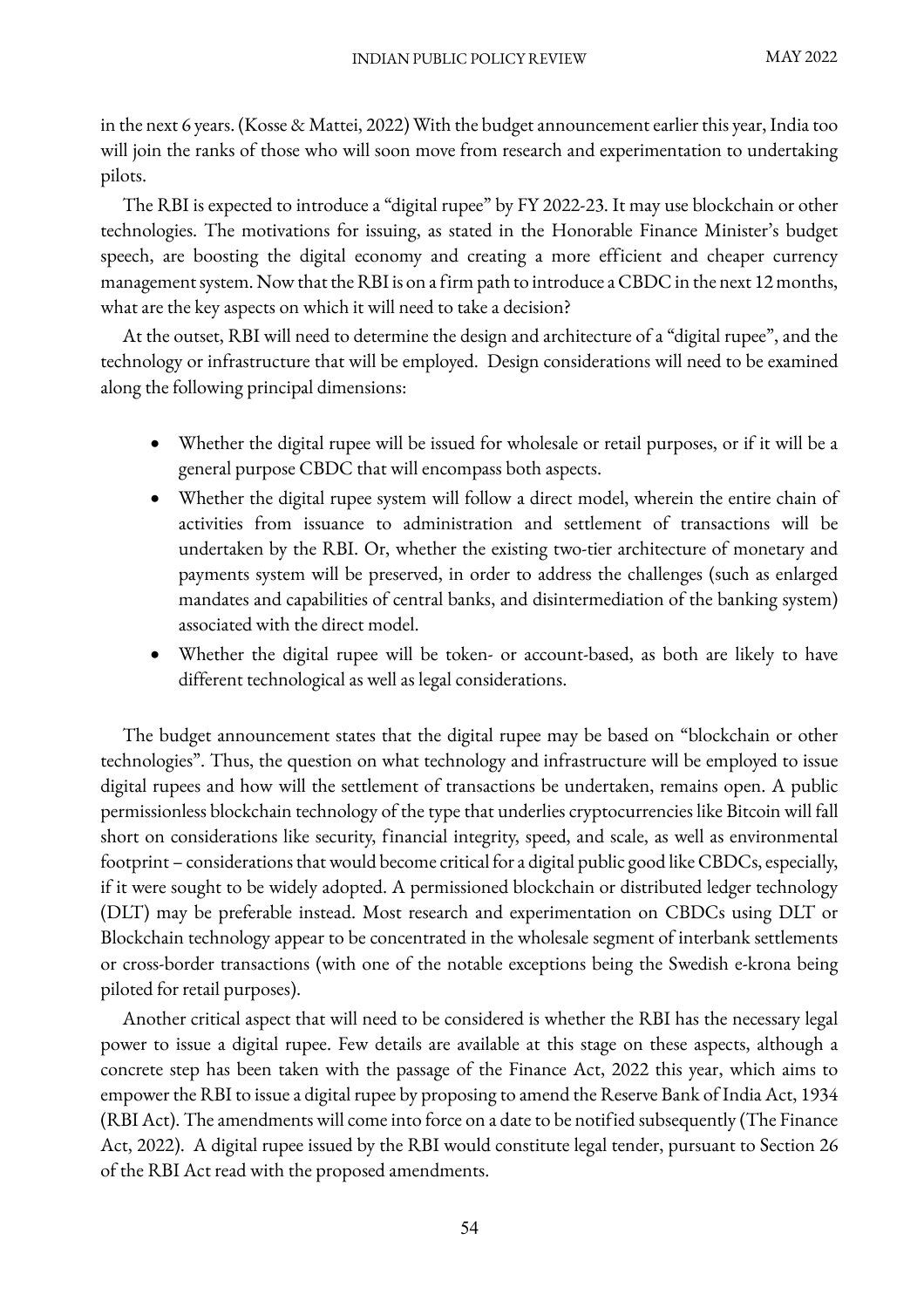The RBI has recently stated that it will in all likelihood begin by examining the wholesale aspects of the digital rupee first (Moneycontrol, 2022). There are also indications that the architecture will most likely be two-tier. On most other aspects, however, including whether the digital rupee will be based on decentralised or centralised technology and infrastructure, the picture remains unclear.

Further, while the above foundational considerations are important, there will also be other important questions that the RBI will need to confront. For instance, as referred to in the previous section, what would be the domestic value proposition for a retail CBDC in India, given the high reliance on cash and the active encouragement to online digital payments in recent years? Lack of sufficient demand and uptake for the digital rupee will not only endanger the achievement of the objectives for which it may have been introduced, but also highlight the lack of justification for using public resources to introduce a CBDC and carry reputational risks for the central bank. The digital rupee for domestic retail use would therefore need to be designed in a "user-centric" manner that will take into account the user requirements, attitudes, preferences, and behaviour. (Priyadarshini, 2021)

Moreover, in designing the digital rupee, relatively quicker success will be achieved if CBDCs are designed to work in tandem with the current and planned future payments infrastructure, rather than substitute them. If the designs work well, CBDCs can be of help in many ways, including the possibility of minimizing the digital divide.

There is a long journey ahead for this institutional reform in India and we must ensure that it contributes to our development process, rather than destabilise it. The RBI expects to take a "calibrated and nuanced" approach towards a digital rupee. This is welcome. Perhaps, a white paper or a discussion paper organising the government and the RBI's thinking on the digital rupee thus far could be useful, to begin with.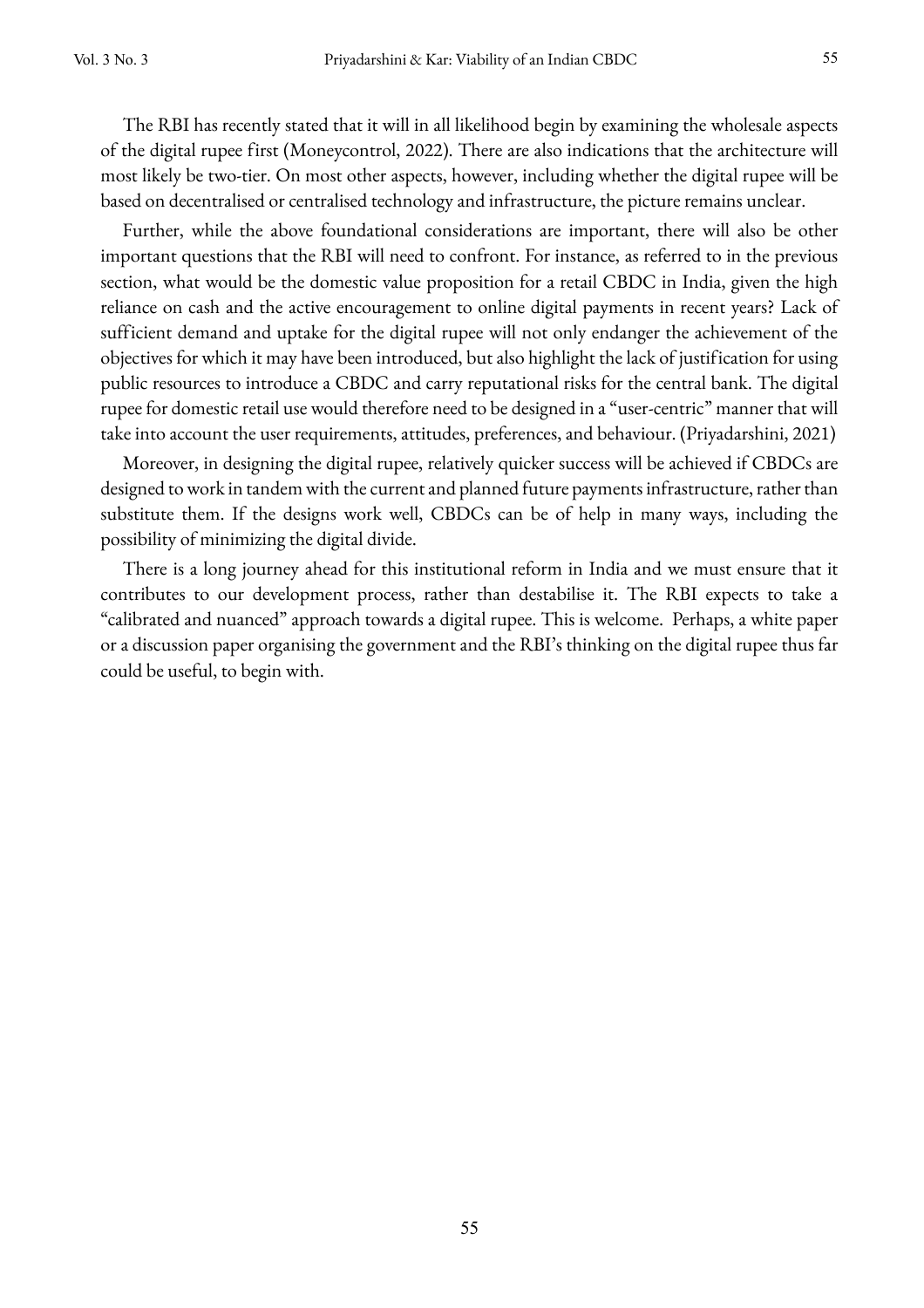# **References**

- Adrian, T., Mancini-Griffoli, T. (2019). "The Rise of Digital Money". Fintech Notes, International Monetary Fund.
- Banerjee, B. (2020). "Digital Currencies and Cross-Border Policy Cooperation and Coordination". G20 Digest.
- Bank for International Settlements. (2020). "Central banks and payments in the digital era". *BIS Annual* Economic Report, Bank for International Settlements.
- Bank of Canada., European Central Bank., Bank of Japan., Sveriges Riksbank., Swiss National Bank., Bank of England., Board of Governors Federal Reserve System., Bank for International Settlements. (2020). "Central Bank Digital Currencies: foundational principles and core features". Report No. 1, Bank for International Settlements.
- Bank of England. (2020). "Central Bank Digital Currency: Opportunities, challenges and design".
- Barontini, C., Holden, H. (2019). "Proceeding with caution a survey on central bank digital currency". BIS Papers No. 101.
- Boar, C., Wehrli, A. (2021). "Ready, steady, go? Results of the third BIS survey on central bank digital currency". BIS Papers No. 114.
- Bossone. B., Natarajan, H. (2020). "Getting funds to those in need and enabling access to money during COVID-19, part 3: Central bank digital currencies and other instruments". VoxEU.org, Center for Economic Policy Research.
- Committee on Payments and Market Infrastructure., Markets Committee Papers. (2018). "Central Bank Digital Currencies". Bank for International Settlements.
- Committee on Payments and Market Infrastructures. (2016). "Fast payments Enhancing the speed and availability of retail payments". Bank for International Settlements
- Ferrari, M.M., Mehl, A., Stracca, L. "The international dimension of a central bank digital currency". VoxEU.Org, Center for Economic Policy Research.
- Moneycontrol News. "In a position to start testing, running pilot CBDC projects: RBI Deputy Governor" Moneycontrol.com. (April 8, 2022)
- Inter-ministerial Committee. (2019). "Report of the Committee to propose specific actions to be taken in relation to Virtual Currencies". Ministry of Finance, Government of India.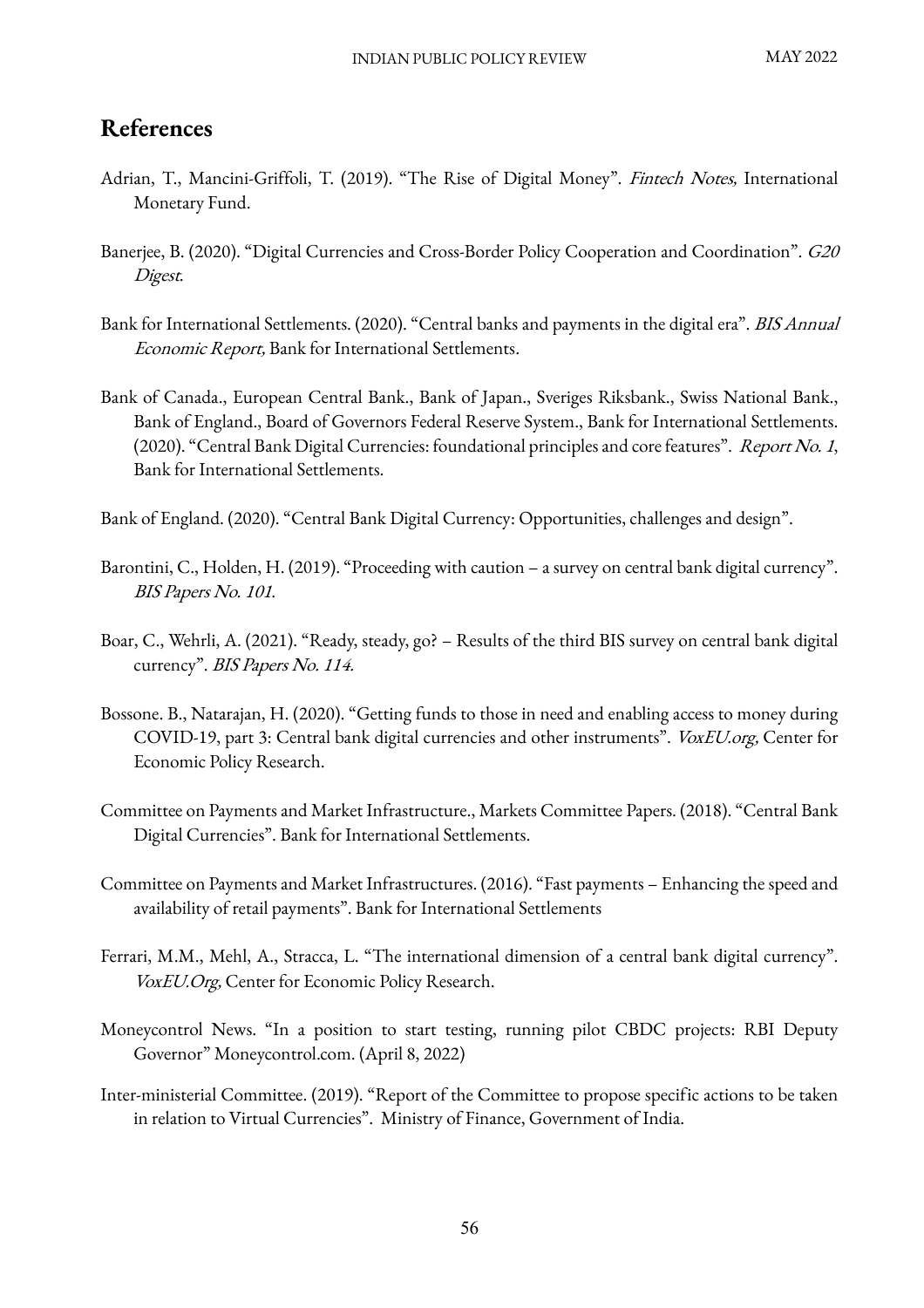- Kar, S., Priyadarshini, D. (2022) "Correct design can ensure CBDCs don't destabilise banks"., Hindustan Times. (February 14, 2022) https://www.hindustantimes.com/opinion/correct-design-can-ensurecbdcs-don-t-destabilise-banks-101644846670390.html
- Kosse, A., Mattei, I. (2022). "Gaining momentum Results of the 2021 BIS survey on central bank digital currencies". BIS Papers No. 125.
- Ledger Insights. (2021). "ECB digital euro survey: Privacy is a dealbreaker". Ledger Insights. (April 14, 2021)
- Ma, Winston. (2021). "China's cryptocurrency regulations will propel similar regulations globally". International Financial Law Review. (July 28, 2021)
- Mancini-Griffoli, T., Martinez Peria, M.S., Agur, I., Ari, A., Kiff, J., Popescu, A., Rochon, C. (2018). "Casting Light on Central Bank Digital Currencies", IMF Staff Discussion Note, International Monetary Fund.
- Margulis, C., Rossi, A. (2021). "Legally Speaking, is Digital Money Really Money?". IMF Blog, International Monetary Fund. (January 14, 2021)
- Marsh, Sarah. (2021) "Eastern Caribbean blazes a trail as first currency union to launch central bank digital cash"., Reuters. (April 1, 2021)
- Niepelt, D. (2019). "Libra paves the way for central bank digital currency". VoxEU.org, Center for Economic Policy Research.
- Niepelt, D. (2020). "Digital money and central bank digital currency: An executive summary for policymakers". VoxEU.org, Center for Economic Policy Research.
- Nishith Desai Associates (2018). "Building a Successful Blockchain Ecosystem for India: Regulatory Approaches to Crypto-Assets". An independent submission to the Government of India.
- Payments Canada. (2021). "Central Bank Digital Currency (CBDC): Retail CBDC Global Developments". Central Bank Digital Currencies: The Series, Vol.3
- Press Trust of India. (2021). "RBI internal panel working on model of central bank's digital currency, decision very soon: Deputy Governor B P Kanungo". Economic Times. (February 5, 2021)
- Priyadarshini, D. (2021) "User-Centric Design Will Be Key to the Success of a Digital Rupee"., Carnegie Endowment for International Peace India. https://carnegieindia.org/2021/12/09/user-centricdesign-will-be-key-to-success-of-digital-rupee-pub-85939
- Reserve Bank of India. (2021). "Payment and Settlement Systems in India: Journey in the second decade of the Millennium 2010-20".